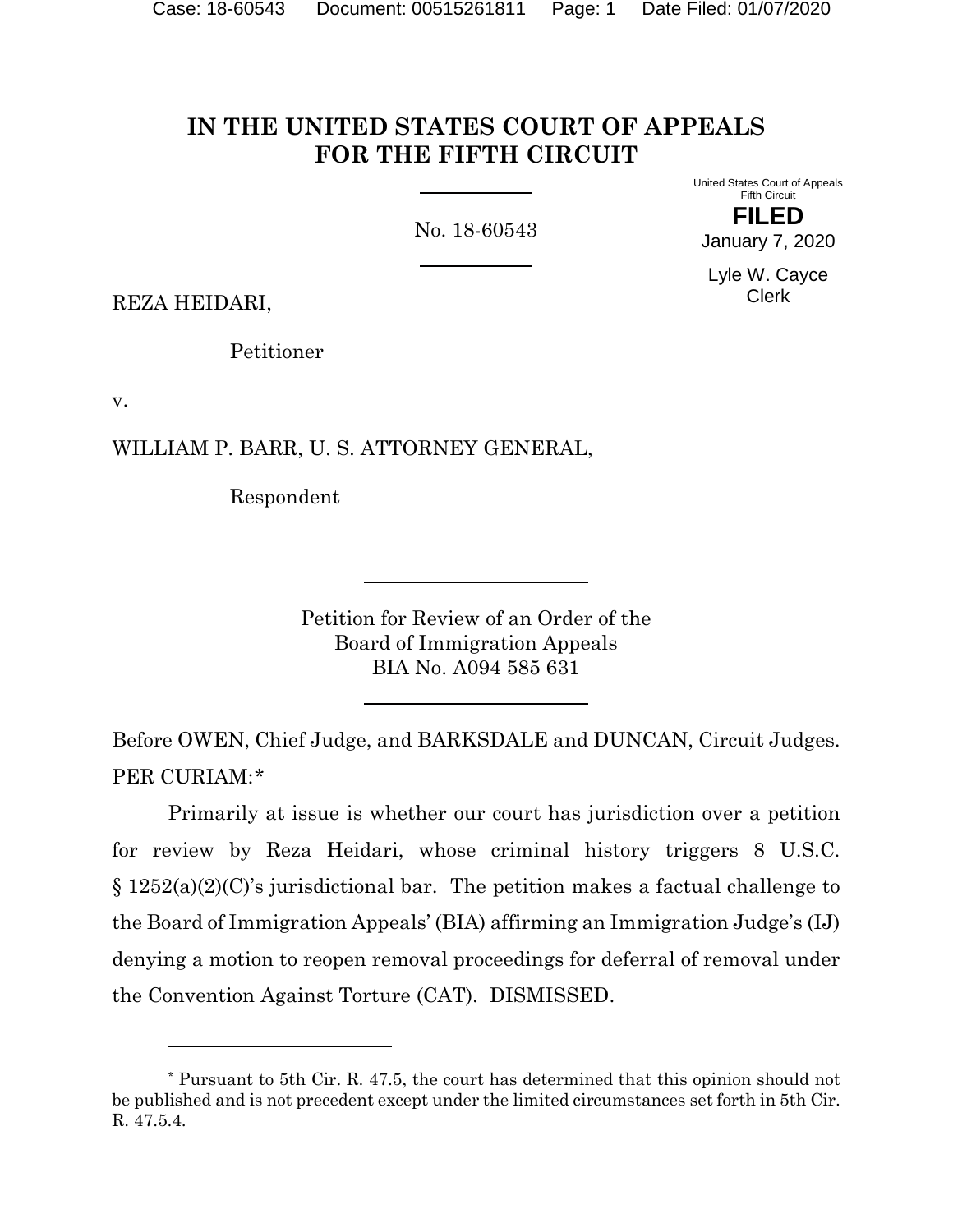I.

Heidari, an Iranian citizen, was admitted to the United States as a refugee in 2004. He became a lawful permanent resident in 2006.

In May 2012, however, he pleaded guilty to attempted distribution of opium, in violation of 21 U.S.C. §§ 841(a)(1) and 846, and was sentenced to, *inter alia*, 18-months' imprisonment. The Department of Homeland Security then charged Heidari with two grounds of removability based on his conviction: having been convicted of an aggravated felony, pursuant to 8 U.S.C.  $\S 1227(a)(2)(A)(iii)$ ; and having been convicted of a controlled-substance offense, pursuant to 8 U.S.C.  $\S 1227(a)(2)(B)(i)$ .

During removal proceedings, in September 2013, Heidari conceded his removability but sought its deferral under the CAT. An IJ found Heidari did not meet his CAT burden of showing it was more likely than not he would be tortured if removed to Iran: his testimony was insufficient; and he failed to provide reasonably available corroborating evidence. Consequently, the IJ denied Heidari's requested relief and ordered him removed to Iran.

Heidari waived his right to appeal to the BIA. (He was not removed to Iran and was released from U.S. Immigration and Customs Enforcement's custody in December 2013. The record is unclear as to why he has not been removed; apparently the requisite Iranian travel document is lacking.)

Almost four years later, in July 2017, Heidari moved to reopen his removal proceedings for deferral of removal under the CAT, based on claimed new and previously unavailable evidence. The IJ denied this motion on two independent grounds.

First, after noting a movant must "make a *prima facie* showing that there is a reasonable likelihood that the relief sought would be granted at the reopened hearing", the IJ found the record evidence did not establish *prima*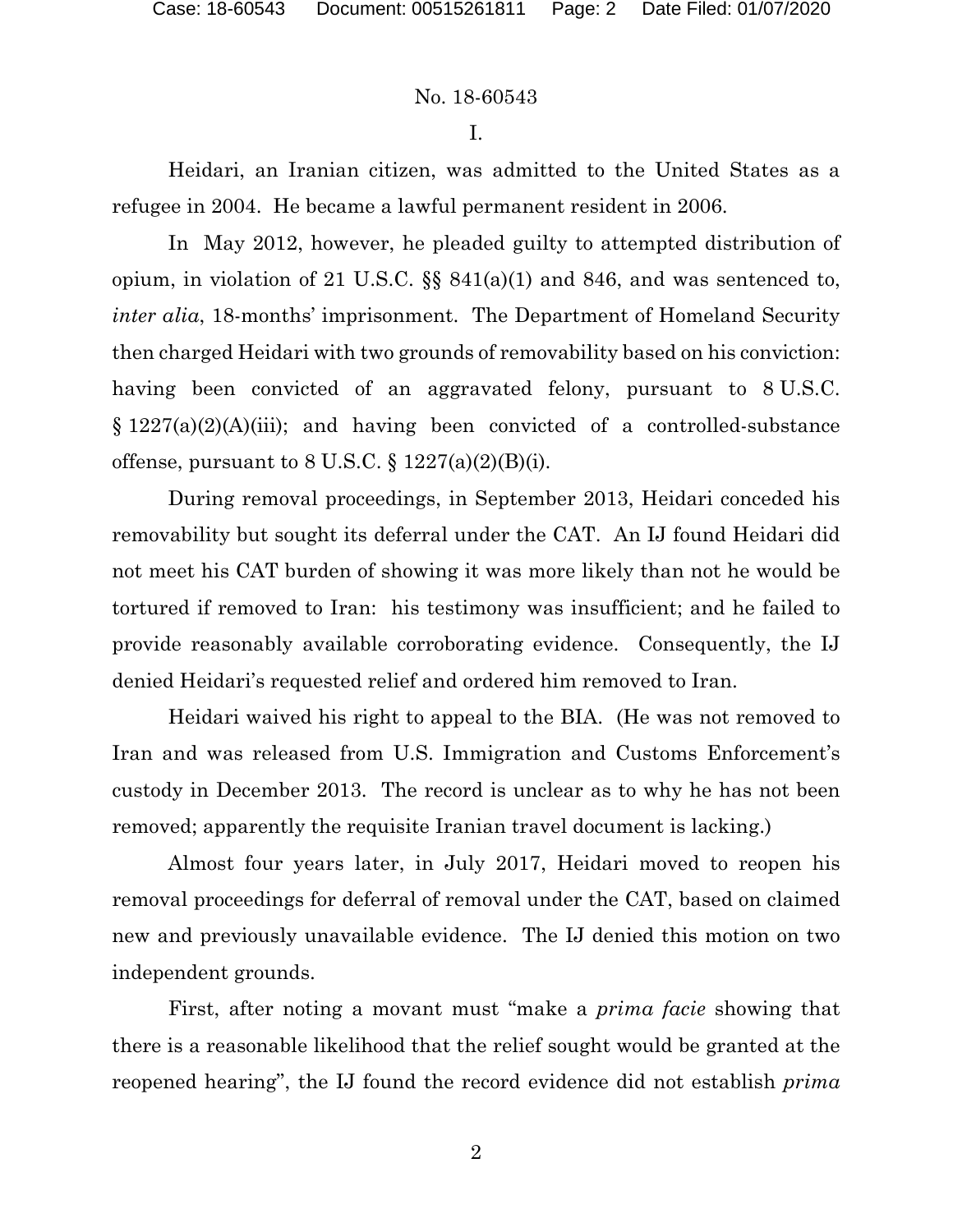*facie* eligibility for relief. As in 2013, Heidari failed to include reasonably available corroborating evidence with his motion.

Second, noting that a motion to reopen may be filed after the normal 90 day filing deadline "if the basis of the motion is to apply for asylum, withholding of removal, or protection under the [CAT] . . . based on changed country conditions arising in the country of nationality or the country to which removal has been ordered", the IJ found Heidari had not shown changed country conditions in Iran, as required, to permit his untimely filing. Instead, circumstances Heidari highlighted—his "conversion to Christianity; his marriage to a U.S. citizen and the subsequent birth of his son; [his] increased participation in the U.S. in Iranian political activities; and an Iranian arrest warrant, purporting to show [he] was convicted of counter-revolutionary activity and sentenced to 12 years"—were personal to him.

Heidari challenged the IJ's decision on appeal to the BIA. In July 2018, the BIA adopted and affirmed the IJ's decision. In doing so, the BIA agreed with the IJ that: Heidari's evidence did not establish *prima facie* eligibility for deferral of removal under the CAT; and his untimely motion to reopen removal proceedings was not, as required, based on changed country conditions in Iran.

### II.

Heidari filed the instant petition in August 2018, asserting the BIA erred in affirming the IJ's denial of his motion to reopen removal proceedings. For the following reasons, we lack jurisdiction to review the challenged decision.

# A.

We determine our jurisdiction to review a BIA decision *de novo*. *Rodriguez v. Holder*, 705 F.3d 207, 210 (5th Cir. 2013) (citation omitted). And, pursuant to 8 U.S.C.  $\S 1252(a)(2)(C)$ , "no court shall have jurisdiction to review any final order of removal against an alien who is removable by reason of having committed a criminal offense covered in section[s]  $\ldots$  1227(a)(2)(A)(iii)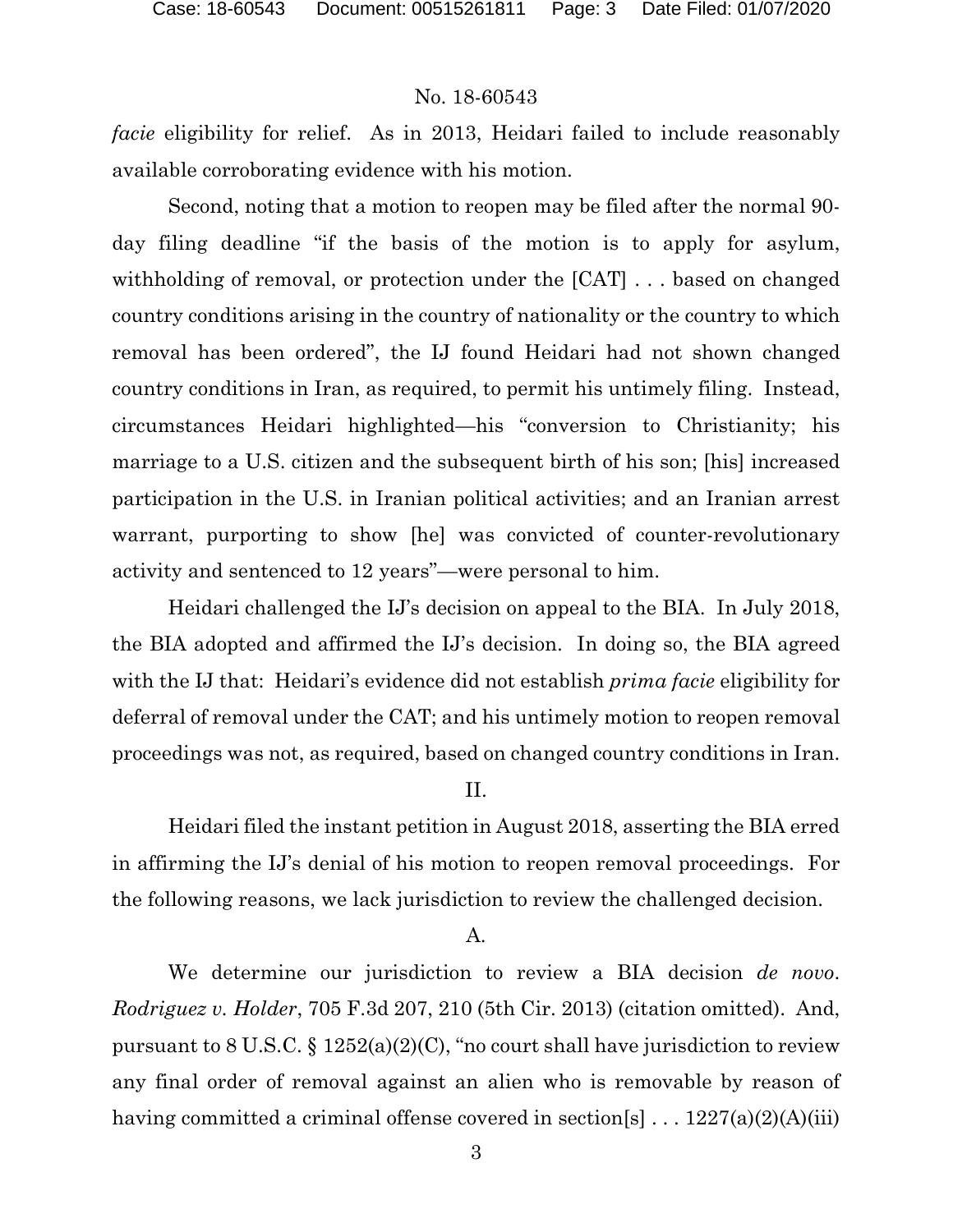[aggravated felony], (B) [controlled-substance offense], (C), or (D) of this title". 8 U.S.C. § 1252(a)(2)(C). On the other hand, pursuant to § 1252(a)(2)(D), we may review "constitutional claims or questions of law raised upon a petition for review", even when, as in this instance,  $\S 1252(a)(2)(C)$  otherwise precludes jurisdiction. *See* 8 U.S.C. § 1252(a)(2)(D).

#### 1.

Although Heidari concedes his 2012 conviction would normally subject him to  $\S 1252(a)(2)(C)$ 's jurisdictional bar, he disputes whether the bar extends to petitions for review of denied motions to reopen removal proceedings for deferral of removal under the CAT. Our court has held, however, that § 1252(a)(2)(C)'s jurisdictional bar applies to petitioners seeking to reopen removal proceedings, *see Zhong Qin Yang v. Sessions*, 728 F. App'x 376, 376– 77 (5th Cir. 2018) (per curiam), and to petitioners seeking deferral of removal under the CAT, *see Siwe v. Holder*, 742 F.3d 603, 612–13 (5th Cir. 2014).

#### 2.

*Prima facie* eligibility for deferral of removal under the CAT is a factual determination, reviewed for substantial evidence. *See Chen v. Gonzales*, 470 F.3d 1131, 1134 (5th Cir. 2006) (citation omitted). Heidari, therefore, does not present the requisite constitutional claim or question of law permitting, under § 1252(a)(2)(D), judicial review of the BIA's finding on this issue. *See, e.g.*, *Zhong Qin Yang*, 728 F. App'x at 376–77 ("Because [petitioner] was removable as an alien convicted of an aggravated felony and because his argument [that he established *prima facie* eligibility for CAT relief] amounts to a challenge of the BIA's factual determination, we lack jurisdiction to consider [his] petition." (citations omitted)); *Siwe*, 742 F.3d at 613 ("[B]ecause [petitioner] has an aggravated felony conviction,  $[\S \S 1252(a)(2)(C)$ –(D)] limit our jurisdiction in this case to a review of questions of law and constitutional challenges. . . . As  $[\S \S 1252(a)(2)(C)$ –(D)] prevent<sup>[]</sup> us from reviewing such factual determinations